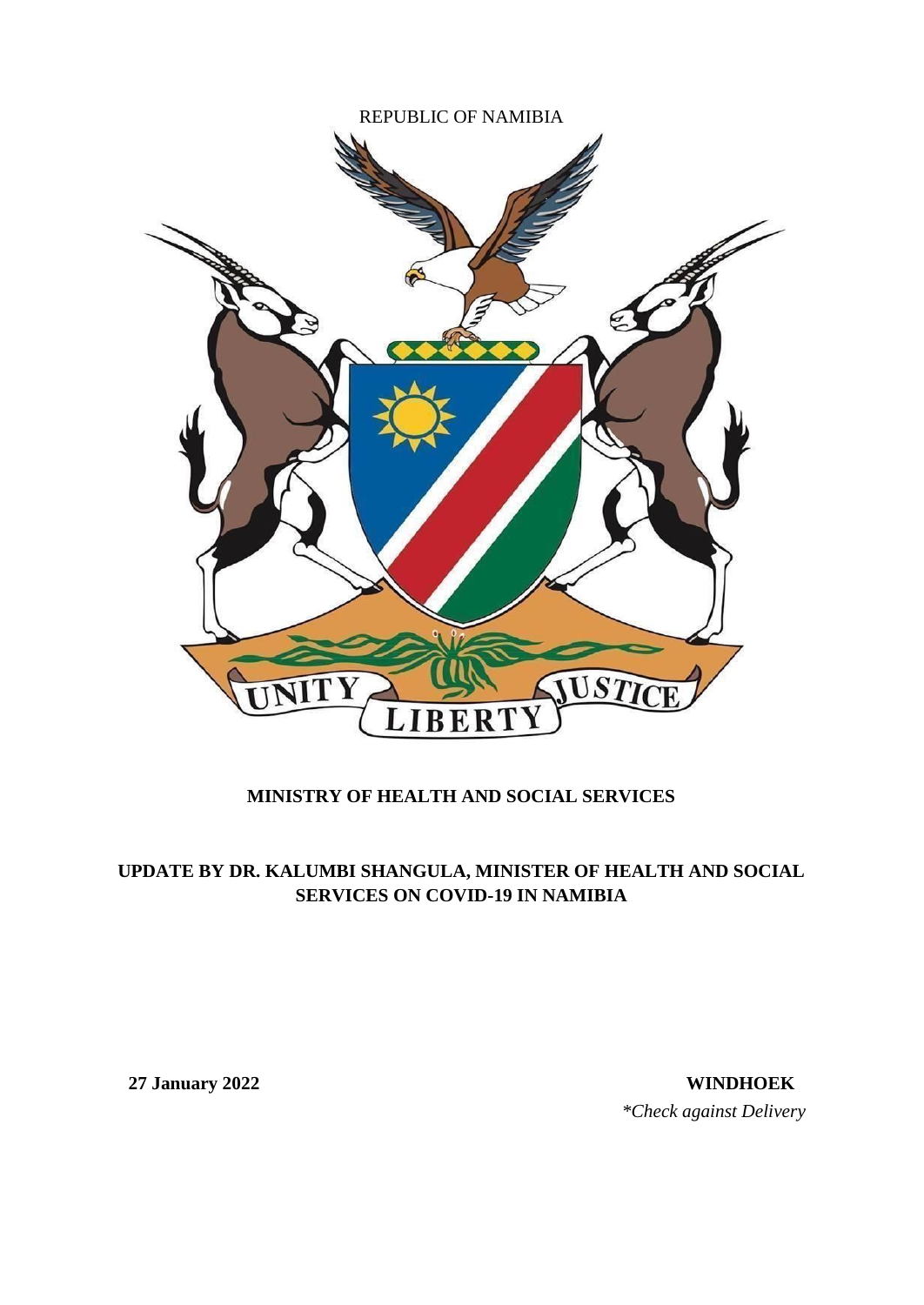1. We announce one hundred and four **(104)** positive cases from one thousand four hundred and fifty-four (**1 454**) results in the last twenty-four (24) hour reporting cycle, which represents **7.2**% positivity ratio. Out of the total confirmed cases, ninety-nine (99) are new cases and five (5) are reinfections. The sex distribution of the total confirmed cases is fifty-four (54) males, of which 51 are new cases, and fifty (50) females, of which 48 are new cases. The age range of the cases is from ten (10) months to one hundred and one (101) years.

| <b>Region</b> | New cases      | <b>District</b> | <b>New cases</b> | <b>Reinfections</b> | <b>Total</b>            |
|---------------|----------------|-----------------|------------------|---------------------|-------------------------|
|               |                | Oshikuku        | 6                | $\boldsymbol{0}$    | 6                       |
| Omusati       | 16             | Tsandi          | 6                | $\boldsymbol{0}$    | 6                       |
|               |                | Outapi          | $\overline{4}$   | $\boldsymbol{0}$    | $\overline{\mathbf{4}}$ |
|               |                | Engela          | 9                | $\overline{0}$      | 9                       |
| Ohangwena     | 14             | Eenhana         | 3                | $\overline{0}$      | 3                       |
|               |                | Okongo          | $\overline{2}$   | $\overline{0}$      | $\overline{2}$          |
|               |                | Luderitz        | 8                | $\overline{0}$      | 8                       |
| <b>Kharas</b> | 13             | Karasburg       | 3                | $\overline{0}$      | $\overline{\mathbf{3}}$ |
|               |                | Keetmanshoop    | $\overline{2}$   | $\overline{0}$      | $\overline{2}$          |
| Kavango East  | 12             | Rundu           | 12               | $\mathbf{1}$        | 13                      |
| Erongo        | 12             | Walvis Bay      | $\overline{7}$   | 1                   | 8                       |
|               |                | Swakopmund      | 3                | $\overline{0}$      | 3                       |
|               |                | <b>Usakos</b>   | $\overline{2}$   | $\overline{0}$      | $\overline{2}$          |
| Khomas        | 10             | Windhoek        | 10               | $\overline{2}$      | 12                      |
|               |                | Grootfontein    | $\overline{4}$   | $\overline{0}$      | $\overline{\mathbf{4}}$ |
| Otjozondjupa  | 8              | Okakarara       | $\overline{3}$   | $\boldsymbol{0}$    | $\overline{\mathbf{3}}$ |
|               |                | Okahandja       | $\mathbf{1}$     | $\overline{0}$      | $\mathbf{1}$            |
| Omaheke       | $\overline{4}$ | Gobabis         | $\overline{4}$   | $\boldsymbol{0}$    | 5                       |
| Kunene        | 3              | Opuwo           | $\overline{2}$   | $\boldsymbol{0}$    | $\overline{2}$          |
|               |                | Outjo           | $\mathbf{1}$     | $\boldsymbol{0}$    | $\mathbf{1}$            |
| Oshana        | $\overline{2}$ | Oshakati        | $\overline{2}$   | $\overline{0}$      | $\overline{2}$          |
| Zambezi       | $\overline{2}$ | Katima Mulilo   | $\overline{2}$   | $\overline{0}$      | $\overline{2}$          |
| Oshikoto      | $\overline{2}$ | Omuthiya        | $\mathbf{1}$     | $\boldsymbol{0}$    | $\mathbf{1}$            |
|               |                | Tsumeb          | $\mathbf{1}$     | $\mathbf{1}$        | $\overline{2}$          |
| Hardap        | $\mathbf{1}$   | Mariental       | $\mathbf{1}$     | $\boldsymbol{0}$    | $\mathbf{1}$            |
| <b>Total</b>  | 99             |                 | 99               | 5                   | 104                     |

*Table 1: New COVID-19 positive cases & reinfections, 27 January 2022*

- 2. We are reporting cases from 13 regions, with Omusati region recording more cases (16), constituting 15.4% of the total cases, followed by Ohangwena region with fourteen (14) cases accounting for 13.5%.
- 3. Among the confirmed cases are thirteen (13) learners from different schools, five (5) teachers, two (2) students and five (5) health care workers. Three (3) cases have received one dose of the COVID-19 vaccine, fourteen (14) cases are fully vaccinated and two (2) did not specify the number of doses received. Eighty-five (85) cases are not vaccinated, accounting for **81.7%** of the total confirmed cases.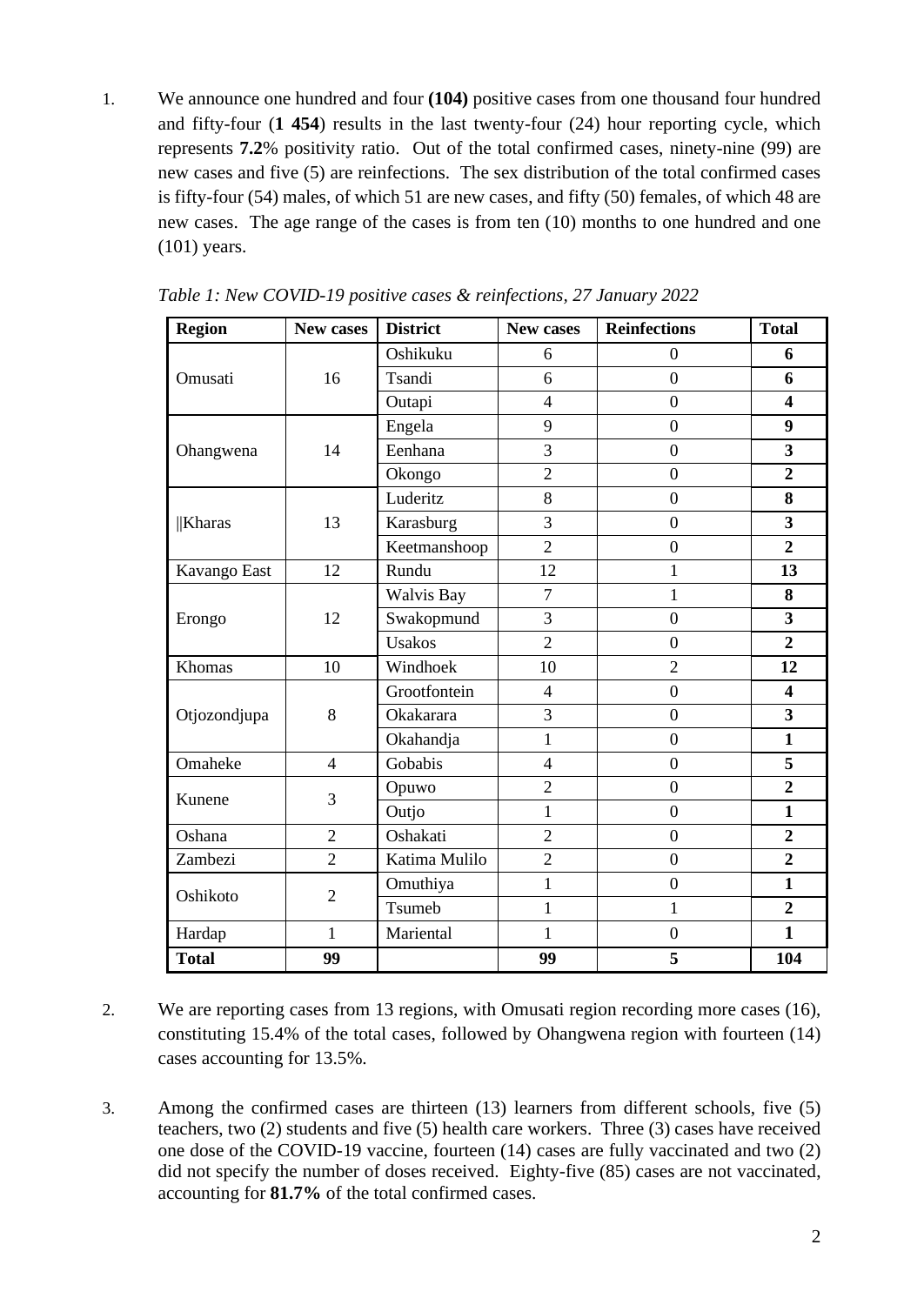4. Two hundred and twenty-seven **(227)** cases from eight (8) regions have recovered.

| <b>Region</b> | <b>Number</b>  |
|---------------|----------------|
| Oshana        | 134            |
| Otjozondjupa  | 32             |
| Omusati       | 24             |
| Kunene        | 22             |
| Zambezi       | 10             |
| Ohangwena     | $\overline{2}$ |
| Omaheke       | $\overline{2}$ |
| Kavango East  |                |
| <b>Total</b>  | 227            |

*Table 2: Distribution of new recoveries by region, 27 January 2022*

5. The number of active cases is eight thousand two hundred and three (**8 203)**. One hundred and forty **(140)** cases are currently hospitalized across twelve (12) regions, except ||Kharas and Kavango West regions. Two **(2)** of the hospitalized cases have received one dose of the COVID-19 vaccine, seventeen (**17)** are fully vaccinated, while one hundred and twenty-three **(123)** are not vaccinated constituting **87.9%** of all hospitalized cases. Sixteen (**16**) cases are in Intensive Care Unit (ICU) of which two **(2)** are fully vaccinated.

| Table 3: Distribution of hospitalization of confirmed cases per region, 27 January 2022 |  |  |
|-----------------------------------------------------------------------------------------|--|--|
|                                                                                         |  |  |

|               | <b>Hospitalized cases</b> |                |              | <b>Vaccinated</b> | ICU            |                |              | <b>Vaccinated</b> |  |
|---------------|---------------------------|----------------|--------------|-------------------|----------------|----------------|--------------|-------------------|--|
| <b>Region</b> | Current                   | Previous       | $1st$ dose   | $2nd$ dose        | Current        | Previous       | $1st$ dose   | $2nd$ dose        |  |
| Khomas        | 28                        | 27             | $\Omega$     | $\mathbf{0}$      | 6              | 6              | $\mathbf{0}$ | 1                 |  |
| Omusati       | 19                        | 19             | $\Omega$     | $\Omega$          | $\Omega$       | $\Omega$       | $\Omega$     | $\Omega$          |  |
| Ohangwena     | 16                        | 21             | 1            | $\Omega$          | 1              | $\Omega$       | $\Omega$     | $\Omega$          |  |
| Oshana        | 16                        | 16             | $\Omega$     | $\Omega$          | 3              | $\overline{2}$ | $\Omega$     | $\Omega$          |  |
| Erongo        | 15                        | 15             | 1            | 8                 | $\overline{2}$ | $\overline{2}$ | $\Omega$     | 1                 |  |
| Kunene        | 15                        | 14             | $\Omega$     | 6                 | $\Omega$       | $\Omega$       | $\Omega$     | $\Omega$          |  |
| Kavango East  | 13                        | 13             | $\Omega$     | $\Omega$          | 1              | 1              | $\Omega$     | $\Omega$          |  |
| Oshikoto      | 5                         | $\overline{7}$ | $\Omega$     | $\Omega$          | 3              | 5              | $\Omega$     | $\Omega$          |  |
| Otjozondjupa  | 5                         | $\overline{7}$ | $\Omega$     | 3                 | $\Omega$       | $\Omega$       | $\mathbf{0}$ | $\Omega$          |  |
| Zambezi       | 4                         | 5              | $\Omega$     | $\Omega$          | $\Omega$       | $\Omega$       | $\Omega$     | $\Omega$          |  |
| Hardap        | $\overline{4}$            | 4              | $\Omega$     | $\Omega$          | $\Omega$       | $\Omega$       | $\Omega$     | $\Omega$          |  |
| Omaheke       | $\overline{0}$            | $\mathbf{1}$   | $\Omega$     | $\Omega$          | $\Omega$       | $\Omega$       | $\theta$     | $\Omega$          |  |
| <b>Total</b>  | 140                       | 149            | $\mathbf{2}$ | 17                | 16             | 16             | $\mathbf{0}$ | $\overline{c}$    |  |

6. We are reporting fifteen (15) deaths from seven (7) districts.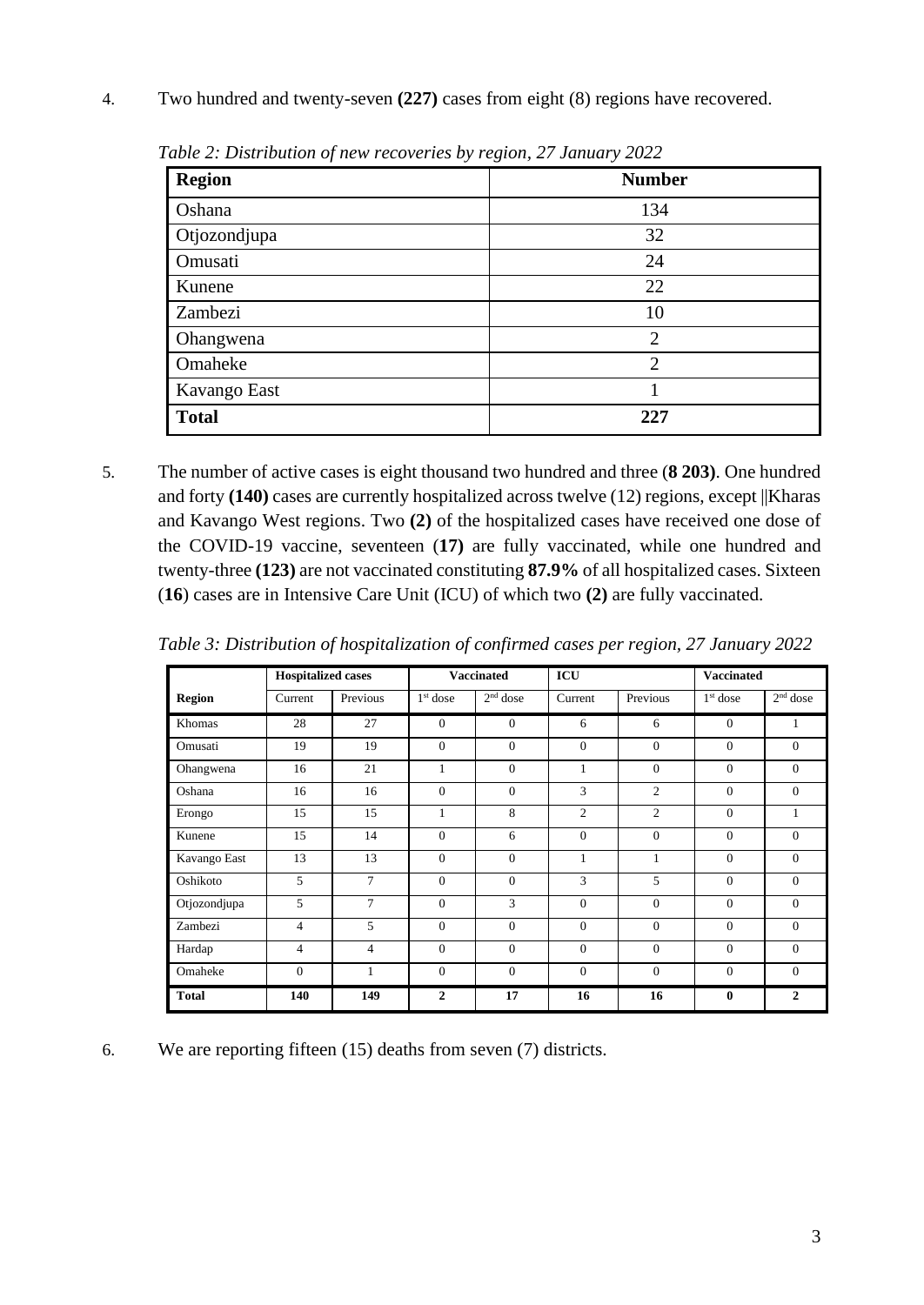| <b>District</b> |          | <b>Sex</b> | <b>Total</b> | <b>Classification</b> |            | <b>Home</b> death | Comorbidity |
|-----------------|----------|------------|--------------|-----------------------|------------|-------------------|-------------|
|                 | М        | F          |              | COVID death           | C-R death  |                   |             |
| Oshikuku        | $3*$     | $1*$       | 4            |                       | 0          |                   | 3           |
| Oshakati        |          | 2          | 3            | 3                     | $\theta$   |                   | 3           |
| Opuwo           | $1+1*$   | $1*$       | 3            | 3                     | $\left($ ) |                   |             |
| Engela          | $1+1*$   | $\Omega$   | 2            | ↑                     | $\theta$   |                   | ∍           |
| Tsandi          | $\Omega$ |            |              |                       | $\theta$   |                   |             |
| Outapi          | $\Omega$ |            |              |                       | 0          |                   |             |
| Gobabis         | $\Omega$ | *          |              |                       | $\theta$   |                   |             |
| <b>Total</b>    | 8        | 7          | 15           | 15                    |            |                   | 12          |

*Table 4a. Summary of deaths, 27 January 2022*

*Table 4b. Age group and vaccination status of the deceased, 27 January 2022*

| Age group | <b>No. of Deaths</b> | <b>Vaccination Status</b> |                         |                    |  |
|-----------|----------------------|---------------------------|-------------------------|--------------------|--|
|           |                      | One dose                  | <b>Fully vaccinated</b> | <b>Three doses</b> |  |
| Under 1   | 0                    | Not applicable            | Not applicable          | Not applicable     |  |
| $1 - 4$   | 0                    | Not applicable            | Not applicable          | Not applicable     |  |
| $5 - 11$  |                      | Not applicable            | Not applicable          | Not applicable     |  |
| $12 - 13$ | 0                    | $\Omega$                  | 0                       | 0                  |  |
| 14-17     | 0                    | 0                         | 0                       | $_{0}$             |  |
| 18-29     | 0                    | $\Omega$                  | 0                       | 0                  |  |
| 30-39     | 0                    | $\theta$                  | $\theta$                | 0                  |  |
| 40-49     | $\overline{2}$       | $\Omega$                  | $\Omega$                | 0                  |  |
| 50-59     | 0                    | $\Omega$                  | $\Omega$                | 0                  |  |
| 60-69     |                      | $\Omega$                  | 0                       | 0                  |  |
| 70-79     |                      | $\Omega$                  | 0                       | 0                  |  |
| 80-89     | 6                    | $\theta$                  | $\theta$                | 0                  |  |
| $90+$     | 4                    | $\Omega$                  | 0                       | 0                  |  |
| Total     | 15                   | 0                         |                         |                    |  |

- 7. Two (2) deaths occurred between 07-08 January 2021, eleven (11) deaths occurred between 20-25 January 2021 and two (2) occurred on 26 January 2021. Eight (8) deaths occurred at home, four (4) from Oshikuku district, two (2) each from Opuwo & Engela district and one (1) at Gobabis district. None of the deceased cases was vaccinated.
- 8. By 26 January 2022, a total of **416 549** people aged 18 years and older have received one dose of the COVID-19 vaccine, representing **28.3%** of the target population (1 471 973). A total of **112 872** have received the Johnson & Johnson vaccine, while **244 151** adults have received two doses of other vaccine types. Therefore, **357 023** adults have completed their vaccination, translating to **24.3%** of the target population.
- 9. Three thousand seven hundred and fourteen (**3 714**) children aged 12-17 years have received one dose of the Pfizer vaccine, representing **1.2%** of the target population (307 298). Of these, eight hundred and seventy-eight **(878)** are fully vaccinated. Therefore, the cumulative number of people vaccinated with the first dose of the COVID-19 vaccine for both adults and children is **420 263** of which **357 901** are fully vaccinated, translating to **20.1%** of the total target population (1 779 271).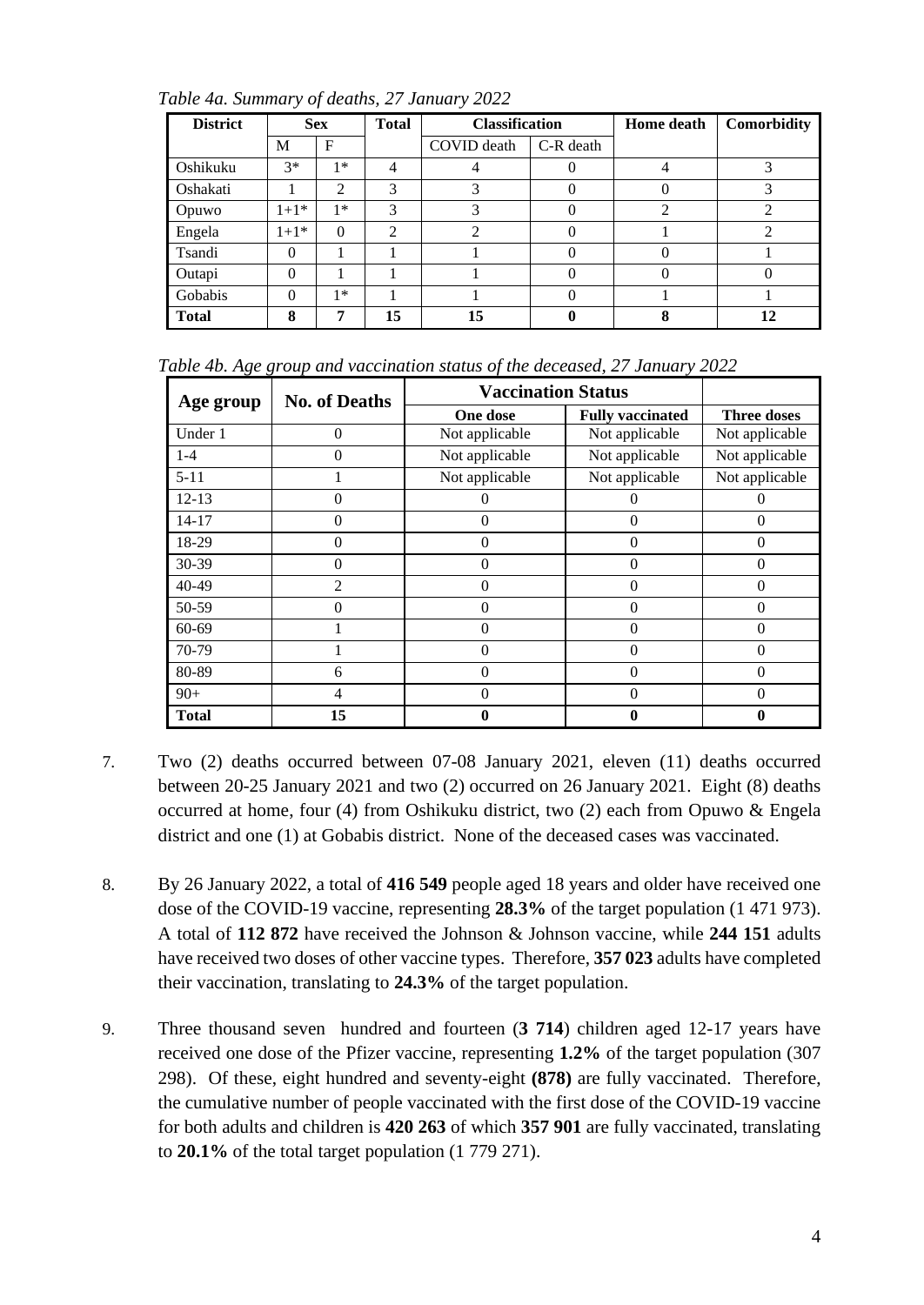10. Fifteen thousand three hundred and forty **(15 340)** people have received a COVID-19 vaccine booster dose. Details of vaccinations are presented in tables 5, 6, 7, 8 and 9 below.

|               |            | Sinopharm  |              | <b>AstraZeneca</b> |              | <b>Sputnik V</b> |              | <b>Pfizer</b> |              | J&J    | Grand<br>total 1st |
|---------------|------------|------------|--------------|--------------------|--------------|------------------|--------------|---------------|--------------|--------|--------------------|
| <b>Region</b> | <b>New</b> | All        | <b>New</b>   | All                | <b>New</b>   | All              | <b>New</b>   | All           | <b>New</b>   | All    | dose               |
| Erongo        | 9          | 16017      | $\theta$     | 13179              | $\mathbf{0}$ | 3                | 3            | 1157          | 40           | 9525   | 39881              |
| Hardap        | 7          | 12737      | $\theta$     | 5587               | $\mathbf{0}$ | $\mathbf{0}$     | 6            | 546           | 44           | 7101   | 25971              |
| <b>Kharas</b> | 22         | 10381      | $\mathbf{0}$ | 4594               | $\mathbf{0}$ | $\mathbf{0}$     | 10           | 266           | 74           | 6062   | 21303              |
| Kavango East  | 3          | 10734      | $\mathbf{0}$ | 7075               | $\mathbf{0}$ | $\mathbf{0}$     | 32           | 1443          | 55           | 10891  | 30143              |
| Kavango West  | 10         | 5898       | $\theta$     | 4525               | $\mathbf{0}$ | $\Omega$         | 11           | 827           | 5            | 9681   | 20931              |
| Khomas        | 13         | 42045      | $\mathbf{0}$ | 29514              | $\mathbf{0}$ | 94               | 14           | 4397          | 104          | 20746  | 96796              |
| Kunene        | 3          | 11724      | $\theta$     | 5432               | $\theta$     | $\mathbf{0}$     | 1            | 128           | 20           | 8101   | 25385              |
| Ohangwena     | $\Omega$   | 15845      | $\theta$     | 5293               | $\mathbf{0}$ | 2                | $\mathbf{0}$ | 127           | $\mathbf{0}$ | 6048   | 27315              |
| Omaheke       | $\Omega$   | 8331       | $\mathbf{0}$ | 5008               | $\mathbf{0}$ | $\Omega$         | $\Omega$     | 248           | $\mathbf{0}$ | 5414   | 19001              |
| Omusati       | 5          | 13571      | $\mathbf{0}$ | 7217               | $\mathbf{0}$ | $\mathbf{0}$     | 6            | 298           | 25           | 5588   | 26674              |
| Oshana        | 16         | 12 5 16    | $\mathbf{0}$ | 4782               | $\mathbf{0}$ | 29               | 3            | 261           | $\mathbf{0}$ | 4636   | 22224              |
| Oshikoto      | 1          | 12174      | $\mathbf{0}$ | 3718               | $\mathbf{0}$ | $\mathbf{0}$     | $\mathbf{0}$ | 85            | 18           | 6068   | 22045              |
| Otjozondjupa  | 5          | 12463      | $\theta$     | 8457               | $\Omega$     | $\Omega$         | $\mathbf{1}$ | 310           | 53           | 10075  | 31305              |
| Zambezi       | $\Omega$   | 3630       | $\theta$     | 939                | $\mathbf{0}$ | $\mathbf{0}$     | $\theta$     | 70            | $\mathbf{0}$ | 2936   | 7575               |
| <b>Total</b>  | 94         | 18806<br>6 | $\mathbf{0}$ | 105320             | $\mathbf{0}$ | 128              | 87           | 10163         | 438          | 112872 | 416549             |

*Table 5: Summary of administered COVID-19 vaccine 1st dose, 27 January 2022*

*Table 6: Summary of administered COVID-19 vaccines 2nd dose, 27 January 2022*

|               | Sinopharm<br><b>AstraZeneca</b> |            | Sputnik V           |                                | <b>Pfizer</b>       |                                | Grand               |           |           |
|---------------|---------------------------------|------------|---------------------|--------------------------------|---------------------|--------------------------------|---------------------|-----------|-----------|
| <b>Region</b> | New 2 <sup>nd</sup>             | All $2nd$  | New 2 <sup>nd</sup> | All $2^{\overline{\text{nd}}}$ | New 2 <sup>nd</sup> | All $2^{\overline{\text{nd}}}$ | New 2 <sup>nd</sup> | All $2nd$ | total 2nd |
|               | dose                            | dose       | dose                | dose                           | dose                | doses                          | dose                | dose      | dose      |
| Erongo        | 7                               | 13835      | $\mathbf{0}$        | 11355                          | $\overline{0}$      | 5                              | 9                   | 615       | 25810     |
| Hardap        | 21                              | 10792      | $\theta$            | 4239                           | $\mathbf{0}$        | $\overline{0}$                 | 29                  | 378       | 15409     |
| <b>Kharas</b> | 25                              | 8421       | $\theta$            | 3166                           | $\boldsymbol{0}$    | $\overline{0}$                 | 20                  | 199       | 11786     |
| Kavango East  | 12                              | 7629       | $\theta$            | 3789                           | $\theta$            | $\overline{0}$                 | 8                   | 611       | 12029     |
| Kavango West  | 11                              | 4668       | $\mathbf{0}$        | 2970                           | $\overline{0}$      | $\overline{0}$                 | 3                   | 294       | 7932      |
| Khomas        | 19                              | 35886      | $\theta$            | 24578                          | $\overline{0}$      | 63                             | 43                  | 2973      | 63500     |
| Kunene        | 13                              | 8765       | $\theta$            | 4034                           | $\overline{0}$      | $\overline{0}$                 | 7                   | 67        | 12866     |
| Ohangwena     | $\theta$                        | 13141      | $\theta$            | 4139                           | $\mathbf{0}$        | $\theta$                       | $\overline{0}$      | 27        | 17307     |
| Omaheke       | $\overline{0}$                  | 6030       | $\theta$            | 3042                           | $\mathbf{0}$        | $\overline{0}$                 | $\overline{0}$      | 143       | 9215      |
| Omusati       | 17                              | 11835      | $\theta$            | 5853                           | $\overline{0}$      | $\overline{0}$                 | 8                   | 228       | 17916     |
| Oshana        | 5                               | 11143      | $\mathbf{0}$        | 3848                           | $\mathbf{0}$        | 8                              | 5                   | 185       | 15184     |
| Oshikoto      | $\overline{4}$                  | 10593      | $\theta$            | 3079                           | $\mathbf{0}$        | $\overline{0}$                 | 1                   | 34        | 13706     |
| Otjozondjupa  | $\overline{c}$                  | 10859      | $\theta$            | 6476                           | $\overline{0}$      | $\overline{0}$                 | 3                   | 215       | 17550     |
| Zambezi       | $\overline{0}$                  | 3177       | $\mathbf{0}$        | 739                            | $\overline{0}$      | $\overline{0}$                 | $\overline{0}$      | 25        | 3941      |
| <b>Total</b>  | 136                             | 15677<br>4 | $\boldsymbol{0}$    | 81307                          | $\bf{0}$            | 76                             | 136                 | 5994      | 244151    |

*Table 7: Summary of administered COVID-19 vaccines 3rd dose, 27 January 2022*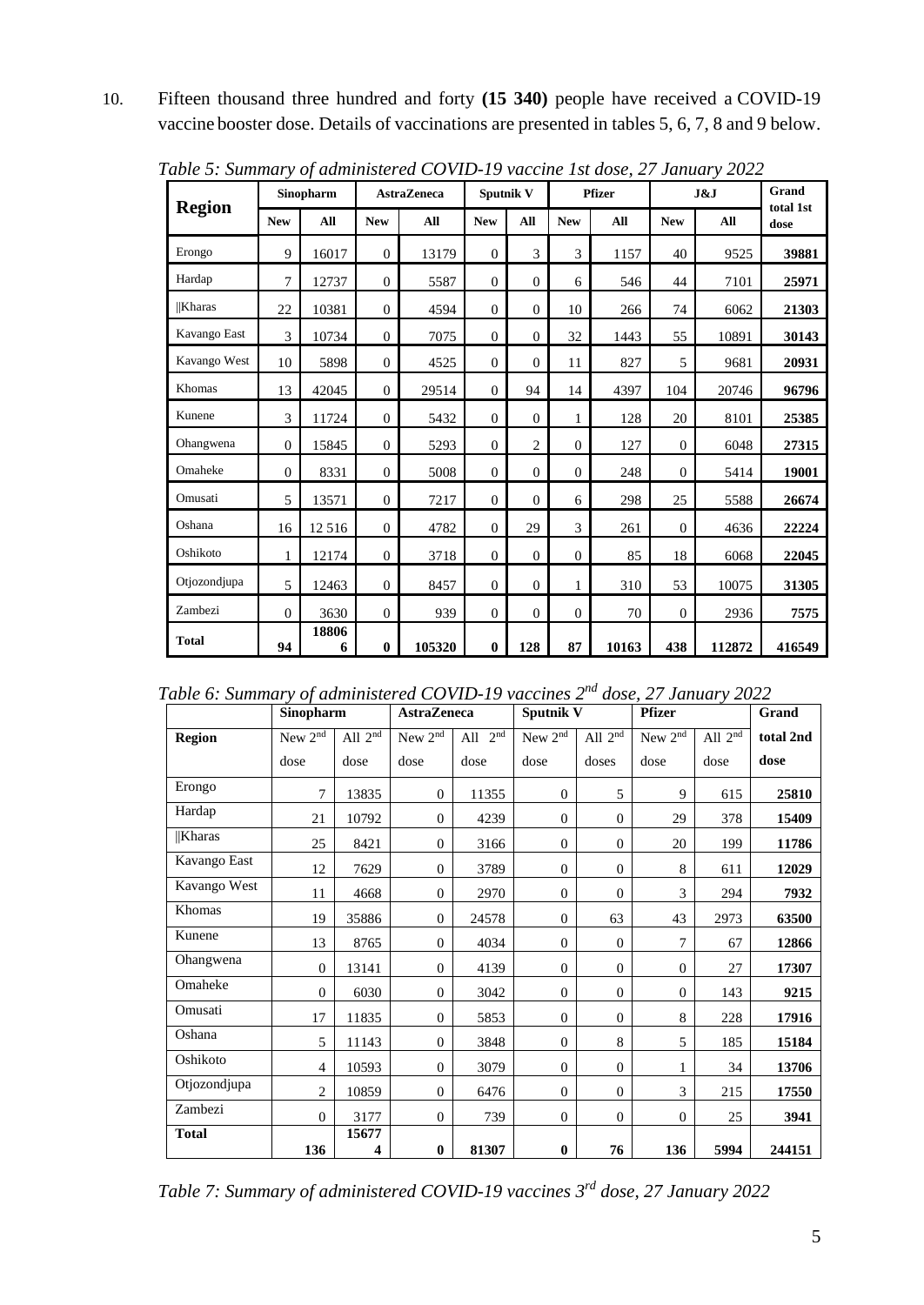|               | Sinopharm      |           | <b>AstraZeneca</b> |                        | <b>Sputnik V</b> |                  | <b>Pfizer</b>  |                | Grand     |
|---------------|----------------|-----------|--------------------|------------------------|------------------|------------------|----------------|----------------|-----------|
| <b>Region</b> | New $3rd$      | All $3rd$ | New 3rd            | 3 <sup>rd</sup><br>All | New 3rd          | All $3^{rd}$     | New 3rd        | All $3rd$      | total 3rd |
|               | dose           | dose      | dose               | dose                   | dose             | doses            | dose           | dose           | dose      |
| Erongo        | 9              | 821       | $\overline{0}$     | 80                     | $\overline{0}$   | $\overline{0}$   | 55             | 1907           | 2808      |
| Hardap        | 56             | 686       | $\theta$           | $\boldsymbol{0}$       | $\mathbf{0}$     | $\overline{0}$   | 45             | 696            | 1382      |
| Kharas        | 28             | 302       | $\theta$           | 24                     | $\mathbf{0}$     | $\boldsymbol{0}$ | 10             | 148            | 474       |
| Kavango East  | 8              | 206       | $\overline{0}$     | $\overline{c}$         | $\mathbf{0}$     | $\overline{0}$   | 4              | 133            | 341       |
| Kavango West  | $\overline{4}$ | 91        | $\overline{0}$     | $\theta$               | $\mathbf{0}$     | $\overline{0}$   | 8              | 104            | 195       |
| Khomas        | 44             | 1566      | $\overline{0}$     | 355                    | $\mathbf{0}$     | $\theta$         | 97             | 3488           | 5409      |
| Kunene        | 30             | 563       | $\overline{0}$     | 17                     | $\mathbf{0}$     | $\overline{0}$   | 22             | 302            | 882       |
| Ohangwena     | $\theta$       | 105       | $\overline{0}$     | $\overline{c}$         | $\mathbf{0}$     | $\theta$         | $\mathbf{0}$   | $\overline{c}$ | 109       |
| Omaheke       | $\Omega$       | 67        | $\Omega$           | 3                      | $\mathbf{0}$     | $\Omega$         | $\overline{0}$ | 24             | 94        |
| Omusati       | 18             | 391       | $\Omega$           | 23                     | $\mathbf{0}$     | $\overline{0}$   | 6              | 240            | 654       |
| Oshana        | 17             | 619       | $\Omega$           | 57                     | $\mathbf{0}$     | $\overline{0}$   | 14             | 373            | 1049      |
| Oshikoto      | 10             | 434       | $\overline{0}$     | 39                     | $\mathbf{0}$     | $\overline{0}$   | $\overline{0}$ | 140            | 613       |
| Otjozondjupa  | 13             | 600       | $\overline{0}$     | 58                     | $\mathbf{0}$     | $\overline{0}$   | 25             | 507            | 1165      |
| Zambezi       | $\mathbf{0}$   | 102       | $\overline{0}$     | 5                      | $\mathbf{0}$     | $\boldsymbol{0}$ | $\mathbf{0}$   | 58             | 165       |
| <b>Total</b>  | 237            | 6553      | $\bf{0}$           | 665                    | $\bf{0}$         | $\bf{0}$         | 286            | 8122           | 15340     |

*Table 8: Summary of administered COVID-19 vaccines (12-17) Years, 1st dose, 27 January 2022*

| PFIZER FOR CHILDREN 1st DOSE (12-17) Years |                |                       |                |                       |                        |  |  |  |
|--------------------------------------------|----------------|-----------------------|----------------|-----------------------|------------------------|--|--|--|
| <b>Region</b>                              | New (12-13)    | All $1st$ dose        | New (14-17)    | All $1st$ dose        | <b>GRAND TOTAL 1st</b> |  |  |  |
|                                            | yrs)           | $(12-13 \text{ yrs})$ | yrs)           | $(14-17 \text{ yrs})$ | DOSES (12-17 yrs)      |  |  |  |
| Erongo                                     | $\mathbf{1}$   | 115                   | 2              | 234                   | 349                    |  |  |  |
| Hardap                                     | $\theta$       | 152                   | 6              | 281                   | 433                    |  |  |  |
| $  $ Kharas                                | $\overline{4}$ | 29                    | 8              | 43                    | 72                     |  |  |  |
| Kavango East                               | 42             | 340                   | 117            | 622                   | 962                    |  |  |  |
| Kavango West                               | $\theta$       | 146                   | $\overline{2}$ | 255                   | 401                    |  |  |  |
| Khomas                                     | $\mathbf{1}$   | 156                   | 3              | 321                   | 477                    |  |  |  |
| Kunene                                     | 30             | 119                   | 37             | 190                   | 309                    |  |  |  |
| Ohangwena                                  | $\Omega$       | 49                    | $\Omega$       | 52                    | 101                    |  |  |  |
| Omaheke                                    | $\mathbf{0}$   | 24                    | $\mathbf{0}$   | 41                    | 65                     |  |  |  |
| Omusati                                    | $\Omega$       | 80                    | 1              | 60                    | 140                    |  |  |  |
| Oshana                                     | $\mathbf{0}$   | 43                    | $\mathbf{1}$   | 93                    | 136                    |  |  |  |
| Oshikoto                                   | $\mathbf{1}$   | 18                    | $\mathbf{0}$   | 36                    | 54                     |  |  |  |
| Otjozondjupa                               | $\Omega$       | 92                    | 3              | 117                   | 209                    |  |  |  |
| Zambezi                                    | $\Omega$       | 3                     | $\Omega$       | 3                     | 6                      |  |  |  |
| <b>Total</b>                               | 79             | 1366                  | 180            | 2348                  | 3714                   |  |  |  |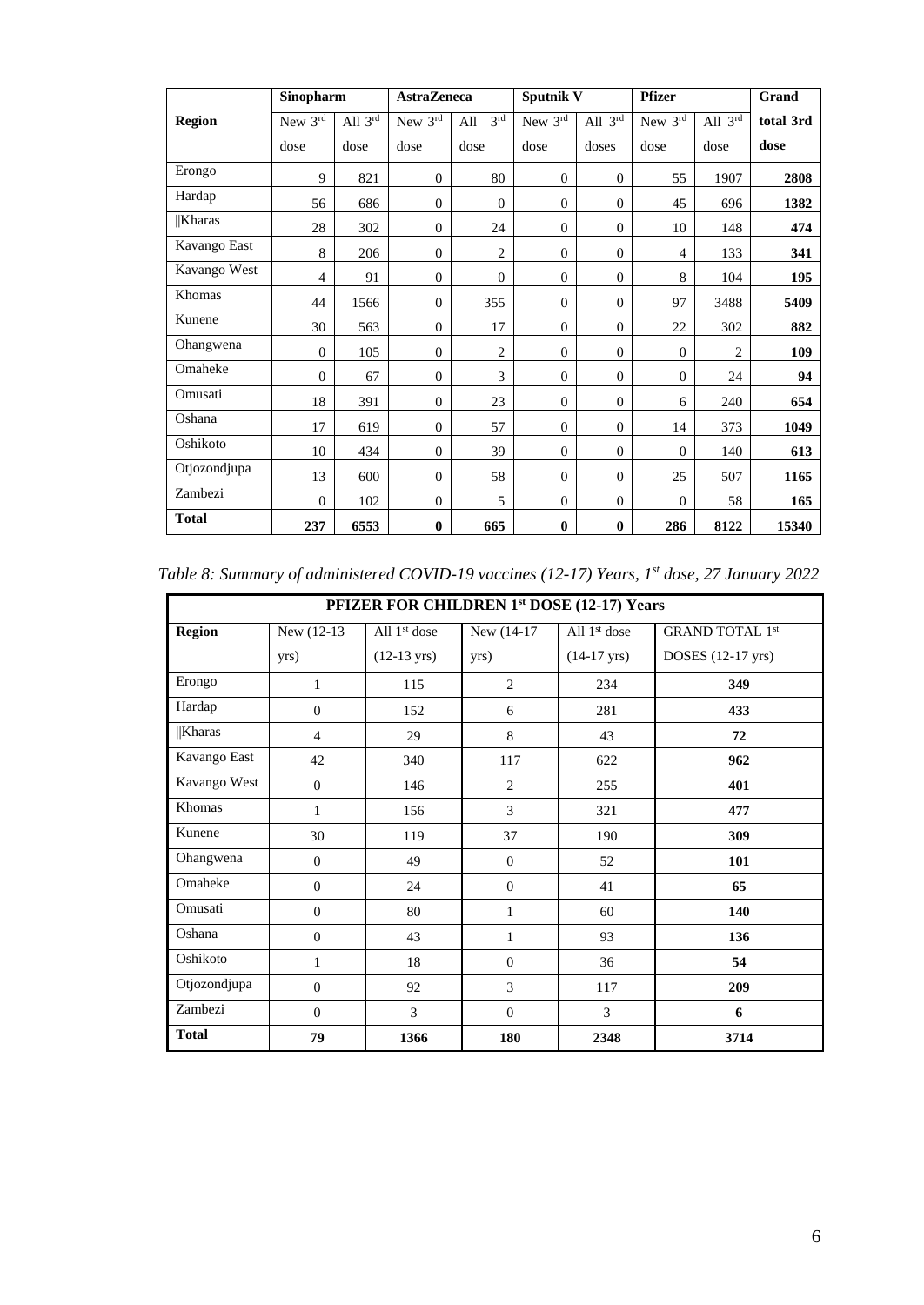| PFIZER FOR CHILDREN 2 <sup>nd</sup> DOSE (12-17) Years |                     |                                         |                     |                                              |                                                     |  |  |
|--------------------------------------------------------|---------------------|-----------------------------------------|---------------------|----------------------------------------------|-----------------------------------------------------|--|--|
| <b>Region</b>                                          | New (12-13)<br>yrs) | All $2nd$ dose<br>$(12-13 \text{ yrs})$ | New (14-17)<br>yrs) | <b>All 2nd Dose</b><br>$(14-17 \text{ yrs})$ | <b>GRAND TOTAL 2nd</b><br><b>DOSE</b> (12-17) Years |  |  |
| Erongo                                                 | $\mathbf{0}$        | 46                                      |                     | 119                                          | 165                                                 |  |  |
| Hardap                                                 | $\tau$              | 65                                      | 12                  | 71                                           | 136                                                 |  |  |
| Kharas                                                 | $\theta$            | 1                                       | $\mathbf{0}$        | 6                                            | 7                                                   |  |  |
| Kavango East                                           | 5                   | 37                                      |                     | 52                                           | 89                                                  |  |  |
| Kavango West                                           | $\overline{0}$      | 5                                       | 4                   | 17                                           | 22                                                  |  |  |
| Khomas                                                 | 5                   | 84                                      | 8                   | 191                                          | 275                                                 |  |  |
| Kunene                                                 | $\overline{0}$      | $\overline{0}$                          | $\theta$            | 5                                            | 5                                                   |  |  |
| Ohangwena                                              | $\theta$            | $\overline{0}$                          | $\Omega$            | $\Omega$                                     | $\mathbf{0}$                                        |  |  |
| Omaheke                                                | $\theta$            | 8                                       | $\Omega$            | 27                                           | 35                                                  |  |  |
| Omusati                                                | $\theta$            | $\overline{4}$                          | $\Omega$            | 9                                            | 13                                                  |  |  |
| Oshana                                                 | $\Omega$            | 9                                       |                     | 29                                           | 38                                                  |  |  |
| Oshikoto                                               | $\Omega$            | 4                                       | 3                   | 11                                           | 15                                                  |  |  |
| Otjozondjupa                                           | 1                   | 17                                      | $\overline{4}$      | 58                                           | 75                                                  |  |  |
| Zambezi                                                | $\Omega$            | $\overline{c}$                          | $\Omega$            | 1                                            | 3                                                   |  |  |
| <b>Total</b>                                           | 18                  | 282                                     | 34                  | 596                                          | 878                                                 |  |  |

*Table 9: Summary of administered COVID-19 vaccines (12-17) Years, 2<sup>nd</sup> dose, 27 January 2022*

11. *Table 10: Summary of the national update, 27 January 2022*

| Cumulative newly confirmed individuals           | 155 722 |
|--------------------------------------------------|---------|
| Newly confirmed individuals                      | 99      |
| New reinfections                                 | 5       |
| Cumulative cases including reinfections          | 157 732 |
| Recoveries                                       | 145 552 |
| Recovery rate                                    | 93.5%   |
| Active cases                                     | 8 2 0 3 |
| Cumulative COVID-19 vaccine 1 <sup>st</sup> dose | 420 263 |
| Cumulative COVID-19 vaccine $2nd$ dose           | 245 029 |
| Cumulative COVID-19 vaccine completed            | 357 901 |
| <b>COVID-19 Deaths</b>                           | 3639    |
| <b>COVID-19 Related Deaths</b>                   | 323     |
| <b>Total Deaths</b>                              | 3962    |
| Total samples tested                             | 916 464 |
| Active contacts                                  | 1805    |
| Cumulative number of people quarantined          | 86 874  |
| Number of quarantined people discharged          | 86 678  |
| Number of people in quarantines                  | 196     |

## 12. **Key message:**

• We have made significant strides in efforts to unnerve the fourth wave as evidenced by the consistent decline in number of cases albeit number of deaths remains disquieting. The public is cautioned that the decline in the number of confirmed cases does not necessary mean we are off the hook as yet. This should however motivate us to adhere to set public health measures, anticipating to conquer this invisible enemy.